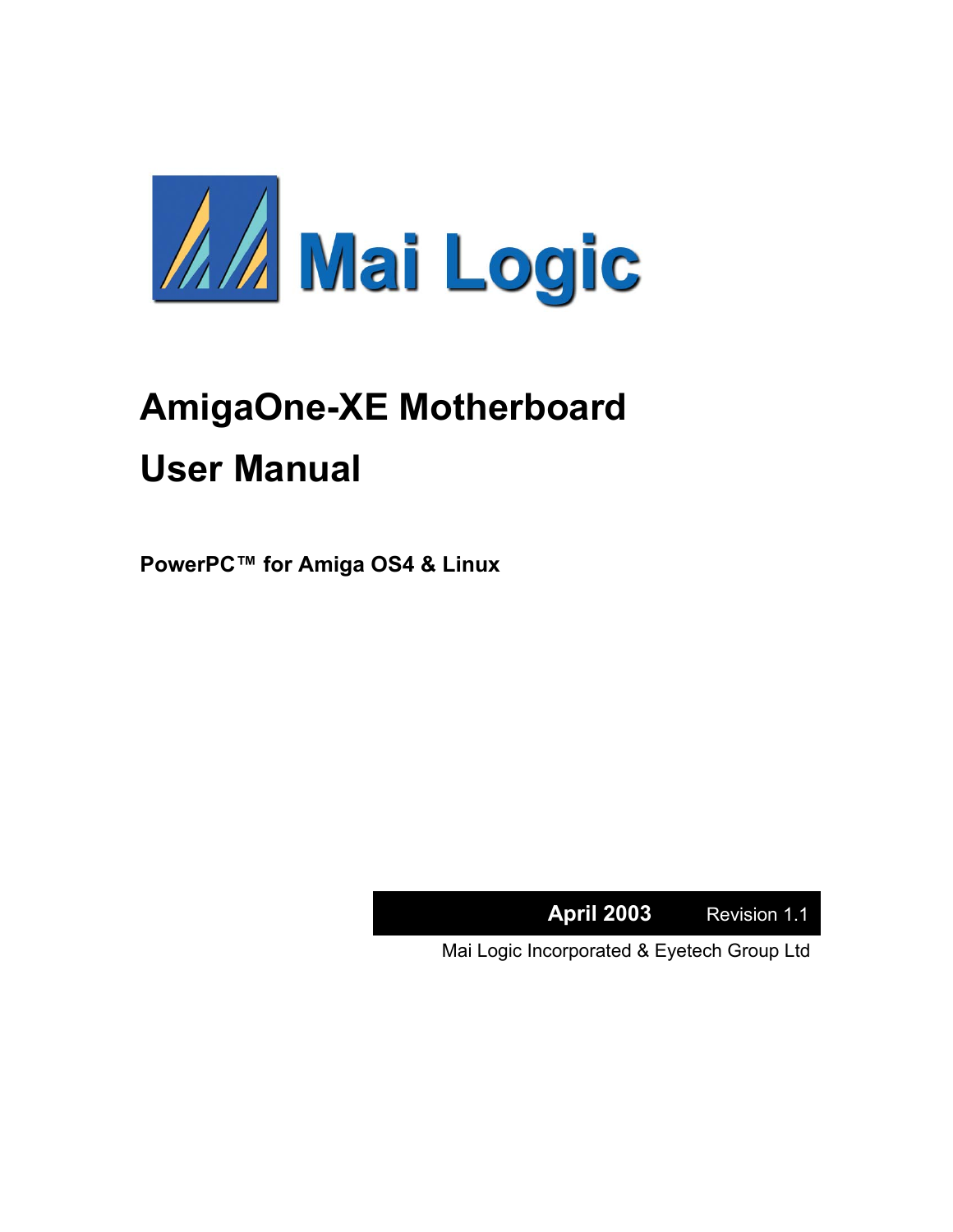## **Contents**

| $\mathbf 1$         |       |  |  |  |  |  |  |
|---------------------|-------|--|--|--|--|--|--|
| $\mathbf{2}$        |       |  |  |  |  |  |  |
| 3                   |       |  |  |  |  |  |  |
| 4                   |       |  |  |  |  |  |  |
| 4.1                 |       |  |  |  |  |  |  |
| 4.2                 |       |  |  |  |  |  |  |
|                     |       |  |  |  |  |  |  |
|                     | 4.3.1 |  |  |  |  |  |  |
|                     | 4.3.2 |  |  |  |  |  |  |
|                     |       |  |  |  |  |  |  |
| <b>Figure Index</b> |       |  |  |  |  |  |  |
|                     |       |  |  |  |  |  |  |
|                     |       |  |  |  |  |  |  |
|                     |       |  |  |  |  |  |  |

## **Revision History**

| <b>Revision</b> | Date of Modification | Remark                               |
|-----------------|----------------------|--------------------------------------|
| $\sqrt{1.0}$    | 05-10-2002           | Preliminary version                  |
| V 1 2           | 04-10-2003           | First revision - AmigaOne-XE version |

#### **Trade Mark:**

i-Chip is the registered trademark of Mai Logic

Pentium is the registered trademark of Intel Corporation. PowerPC™ and PC AT is the registered trademark of International Business Machine Corporation. MII™ and Cyrix® are the registered trademark of Cyrix® Corporation. AMD-K6® is the registered trademark of Advanced Micro Devices Inc. Mac OS is the registered trademark of Apple Computer, Inc.

All other product names are trademarks, registered trademarks, or service marks of their respective owners.

Mai Logic may have patents, patent applications, trademarks, copyrights, or other intellectual property rights covering subject matter in this document. Except as expressly provided in any written license agreement from Mai Logic, the furnishing of this document does not give you any license to these patents, trademarks, copyrights, or other intellectual property

#### **Notice:**

The information provided in this document is believed to be correct and accurate. However,Eyetech Group Ltd. assumes no responsibility for any errors in this document. Furthermore, Mai Logic Inc. assumes no responsibility for the use or misuse of the

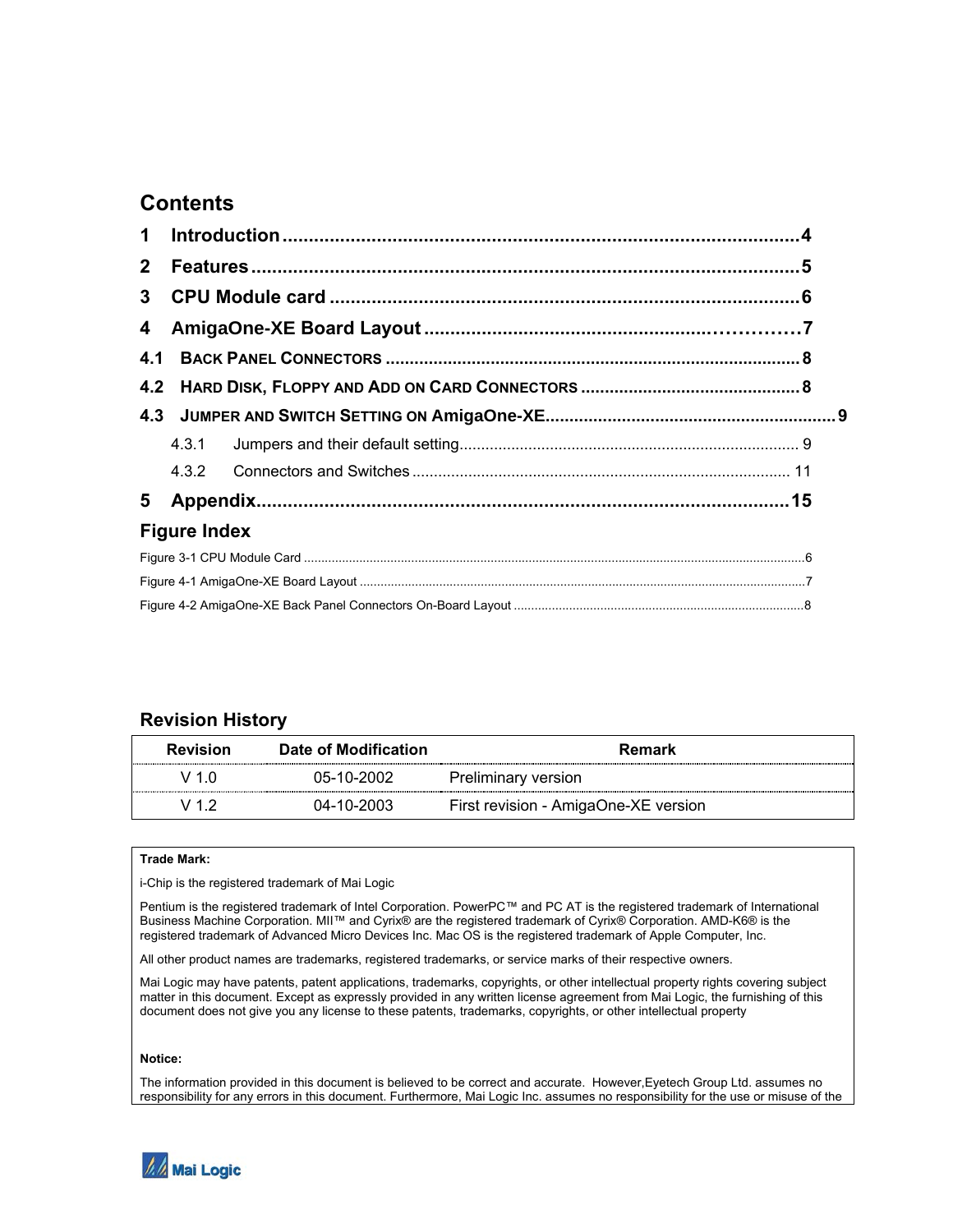information in this document, and for any patent infringement that may be caused by the use of this document.

The information is subject to change without notice and without obligation to notify any person of such changes in this document.

Copyright © Mai Logic Incorporated 2001. Some amendments Copyright © Eyetech Group Ltd 2003

**AA** Mai Logic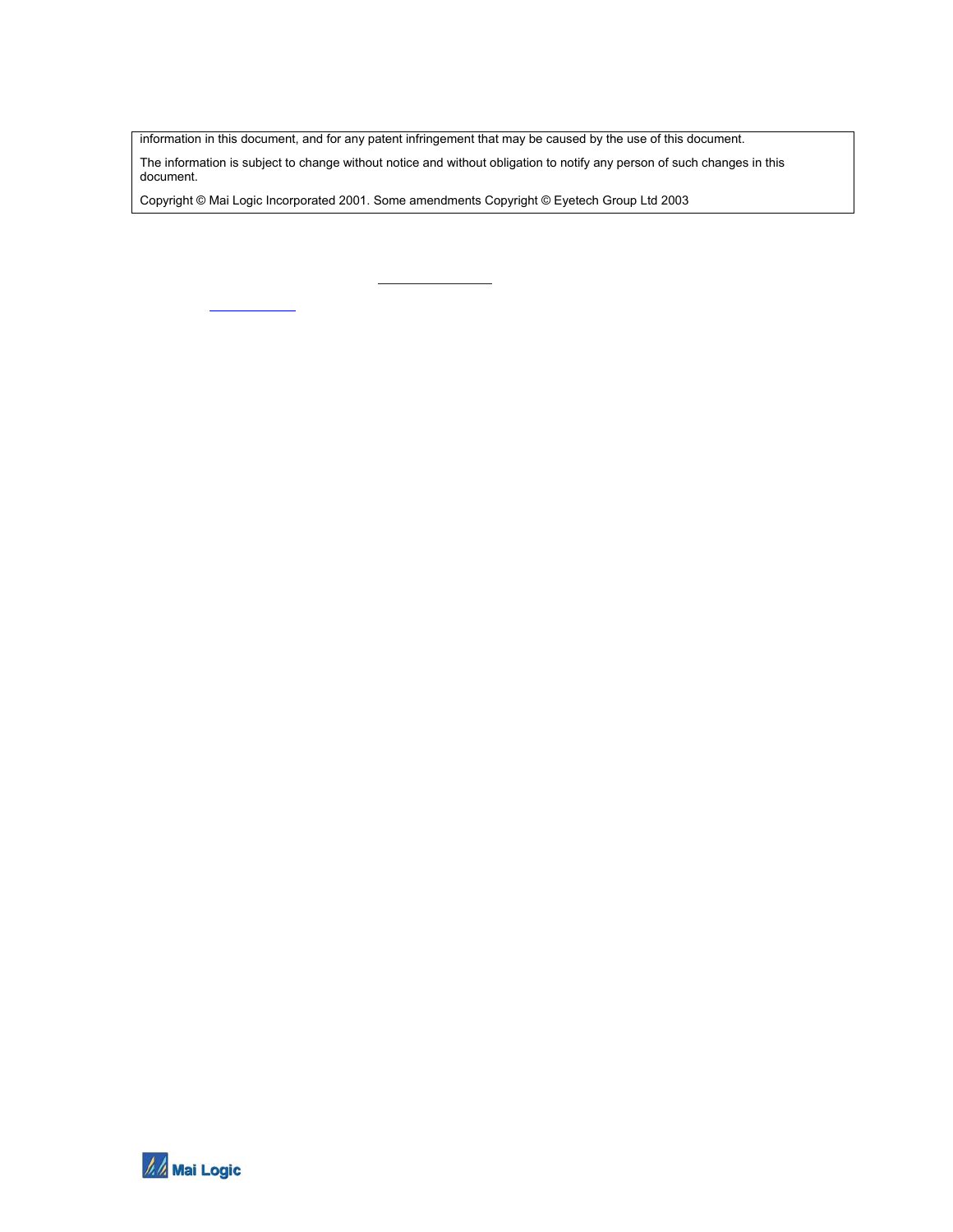## **AmigaOne-XE Board Benefits**

The main benefits of the AmigaOne-XE boards are

• Support the immediate evaluation of key Articia S features such as AGP in different development platforms powered by PowerPC™ 750 CX, PowerPC™ 750FX, G4 CPUs. The AmigaOne-XE can also support dual PowerPC™ 750 FX or G4 processors CPU module cards up to 133 MHz bus speed running Linux OS, and Amiga OS4 (planned).

#### **Related Documents**

The following documents are useful for reference purposes when using this manual

PCI Local Bus Specification – Revision 2.2

PCI Bus Power Management Interface – Revision 1.1

Articia S Data Book version 1.0.5

Mai Logic or Eyetech may have updated the documentation that was shipped with your board. Please check the Mai logic website**:** [www.mai.com](http://www.mai.com/) for the latest information

#### **Document Convention**

This section explains the document conventions used in this manual

#### **Typographic Notation**

The following typographic conventions are used in this manual

- *Italic* type is used for filename or text that user type on a prompt display
- **Times New Roman** type is used for filename or text that appears on a computer display

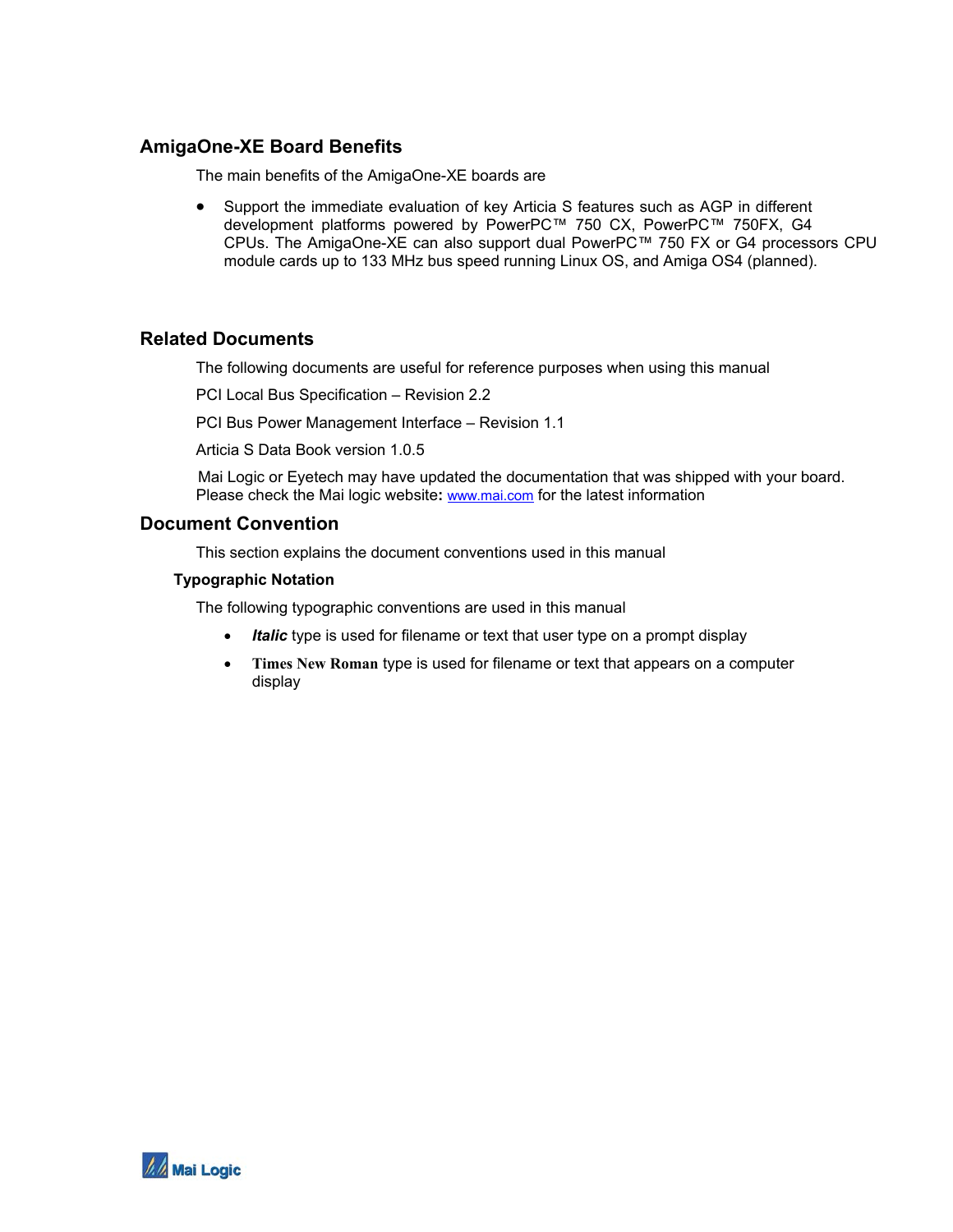## <span id="page-4-0"></span>1 Introduction

The AmigaOne-XE board features the Articia S chipset and a 300-pin low profile Meg-Array connector. Using the Meg-Array connector, the AmigaOne-XE can be easily configured to different development platforms powered by PowerPC™ 750CX, PowerPC™ 750FX, or G4 (MPC74xx) CPUs. The AmigaOne-XE can also support dual PowerPC™ 750 FX or MPC7410 processors CPU module cards.

Since the AmigaOne-XE board is built to use standard PC devices, users can purchase low cost and widely available PC devices instead of costly proprietary devices normally needed with PPC architectures.

The AmigaOne-XE provides an ideal platform for developing embedded and networking products.

This manual will address the hardware installation of the AmigaOne-XE board.



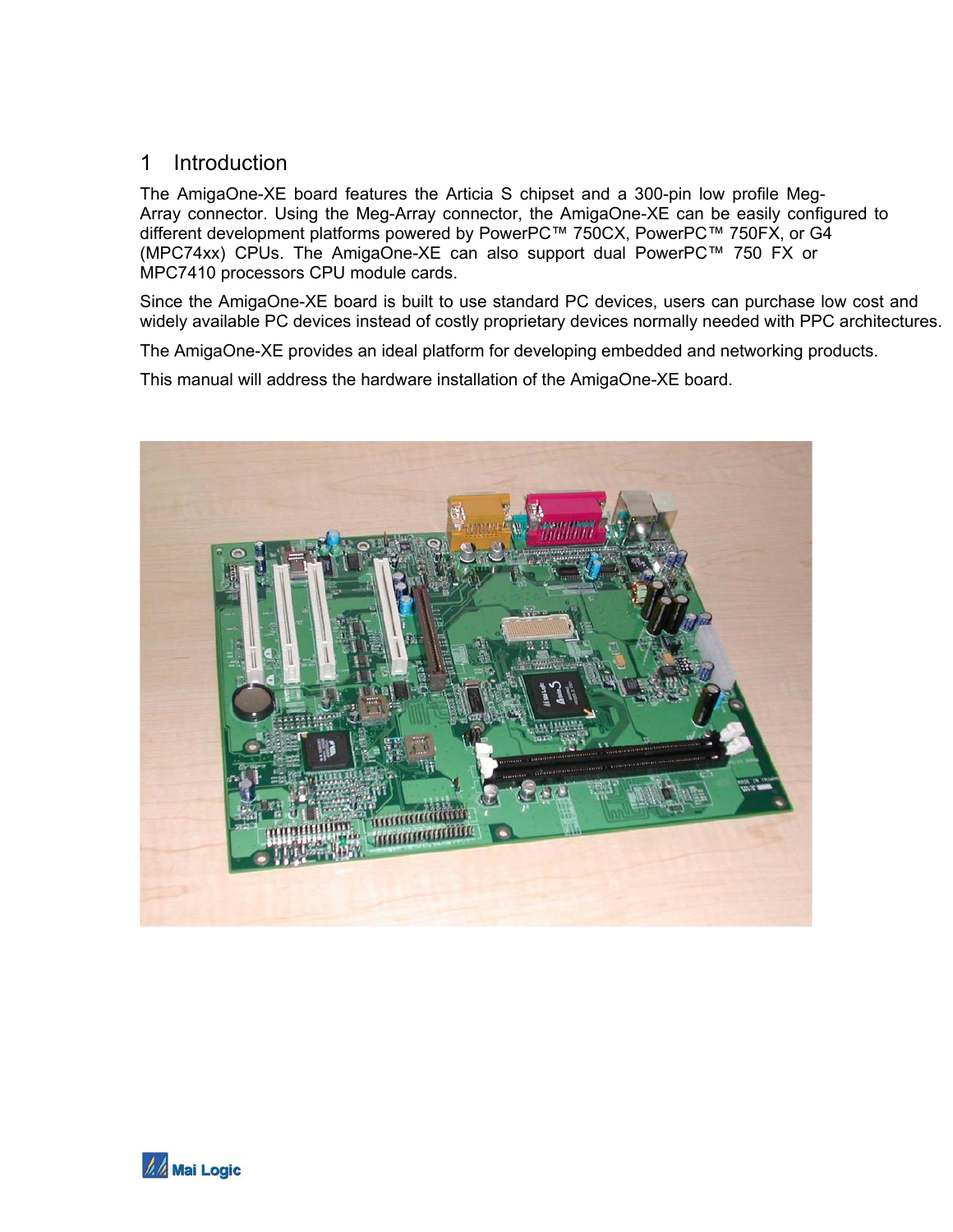## <span id="page-5-0"></span>2 Features

- **Processor Support** 
	- Support different processor configurations through CPU module card
	- Support 100 and 133 MHz processor bus speed
	- SMP Support
- CPU Module Card (Meg-Array 300 Connector)
	- Single/Dual PowerPC™ 750 FX (Sahara) processor(s)
	- Single Motorola MPC 7441 / 7451 processor
	- Single/Dual Motorola MPC7410 processor(s)
- □ Firmware
	- PPCBoot/U-boot 4Mbit boot ROM
- Memory system
	- 72-bit SDRAM Data Path addressable up to 2 G-bytes
	- Two 168-pin DIMM slots on board
	- Error check and correction (ECC)
	- Support for registered or non-registered SDRAM DIMM module
- D PCI Bus 0
	- Three 33MHz 32-bit PCI slots on board
- AGP/PCI Bus 1
	- One 66 MHz AGP slot, fully compliant with AGP specification V2.0
	- One 66 MHz 32-bit PCI slot on PCI bus 1
- North Bridge
	- Mai Logic Articia S Chipset
	- iMemory™ for run-time memory fault recovery
	- Patented Floating Buffer for smart data traffic management
- □ On board devices
	- ATA 100/66/33 IDE controller with two IDE connectors
	- Floppy controller connected to one Floppy connector
	- USB controller connected to 4 USB ports (2 on back panel)
	- 100/10 Ethernet controller with RJ45 port
	- PS/2 Keyboard and mouse ports
	- Two serial ports, one parallel port and one game port
	- AC97 and SoundBlaster compatible audio on board

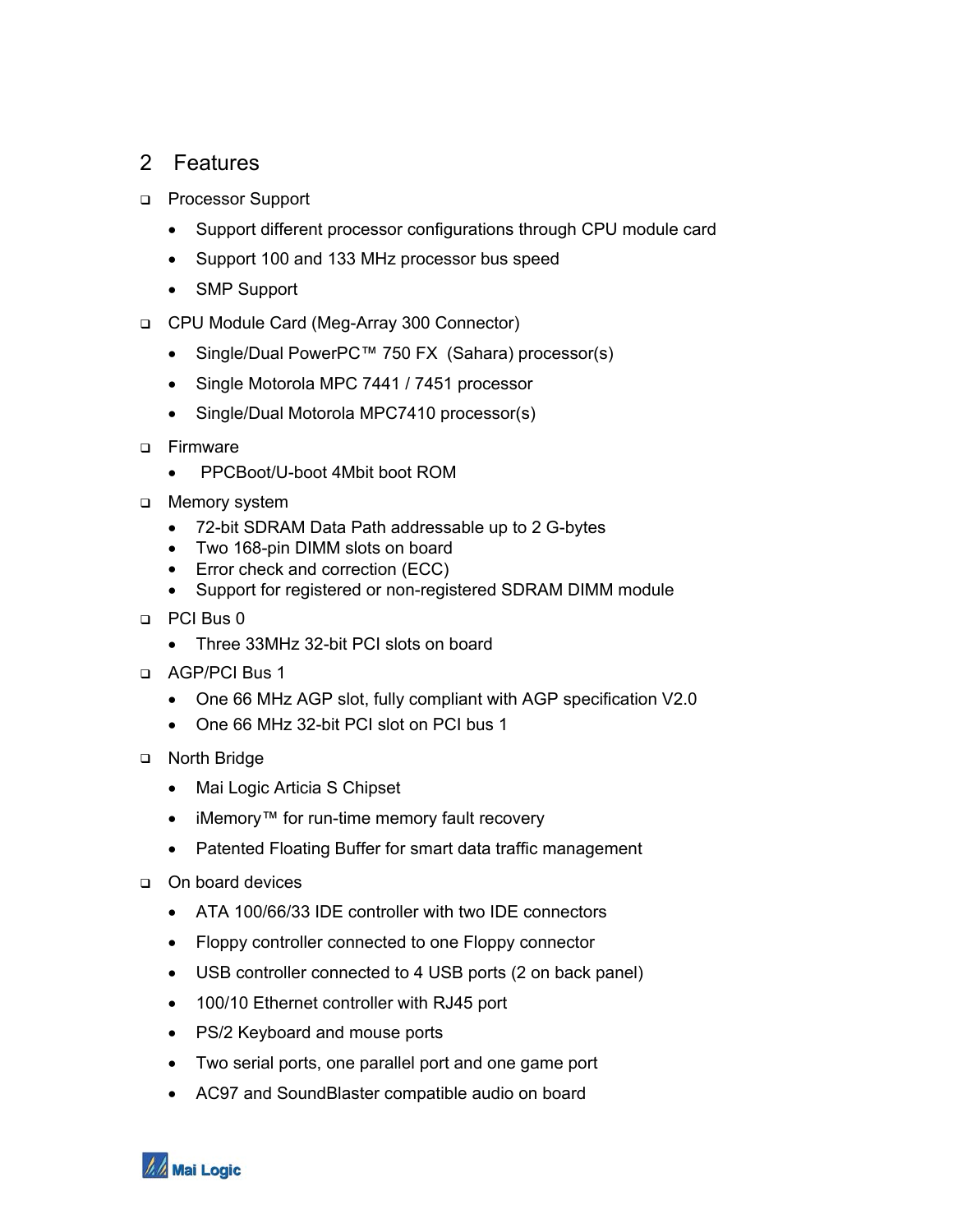## <span id="page-6-0"></span>3 CPU Module card

The AmigaOne-XE CPU module card is now available with PPC 750FX and MPC 7410, 7441, 7451 processors. More CPU module cards will be available soon. These CPU modules give the user the flexibility to select their desired CPU performance and characteristics for his needs.



**Figure 3-1 CPU Module Card**

**U1:** Processor (PPC750FX or MPC7410, MPC7440, MPC7451) \*\* \*\* More CPU module cards with different CPU types will be available soon.

**J2:** Assigned for the synthesizer clock speed ratio

**J3:** JTAG connector

**JP1, JP2, and JP3:** PLL Configuration for PowerPC 750FX\*\* \*\* More detail setting information; please refer to PPC 750FX data book. For MPC74XX this jumper can be ignored

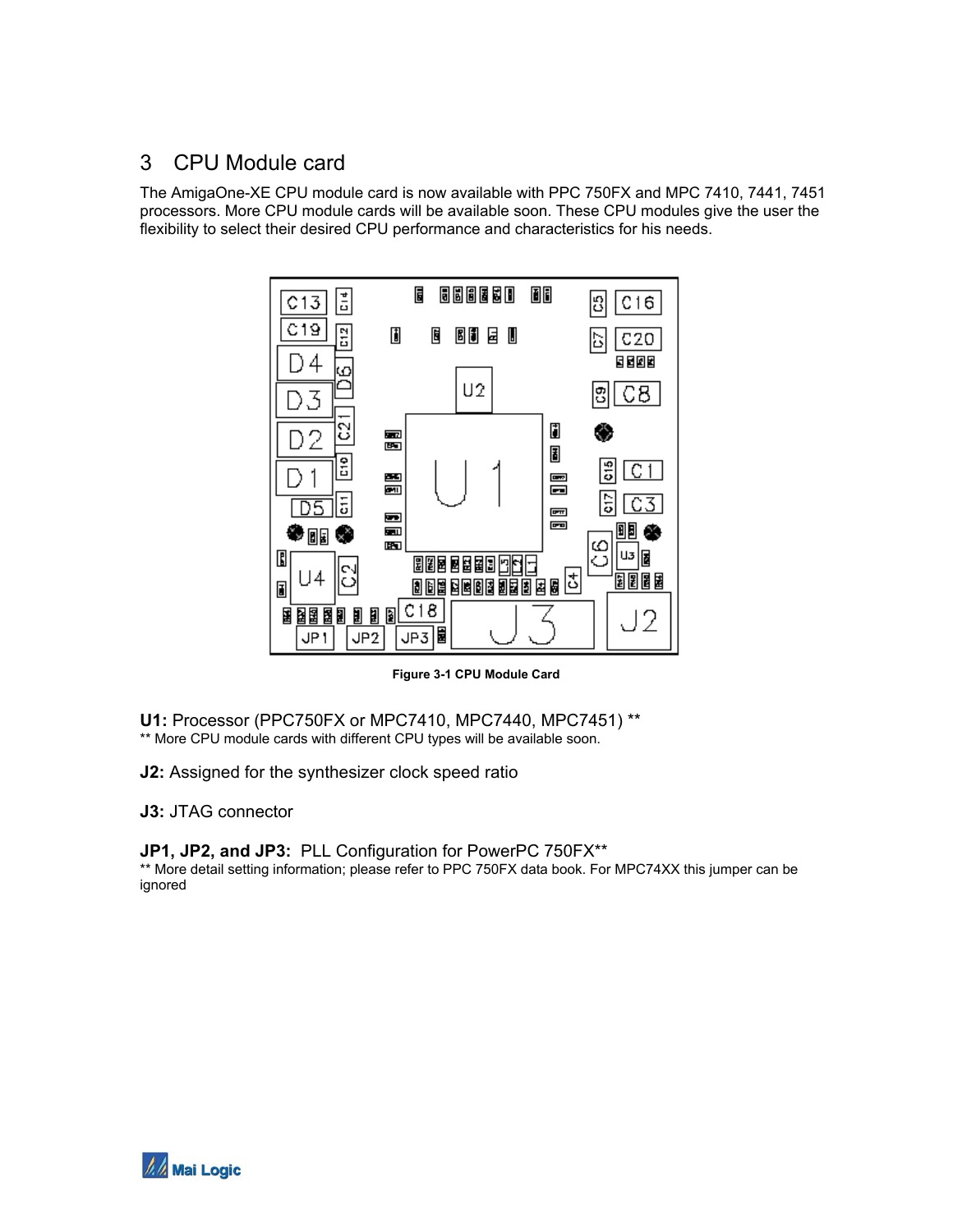# <span id="page-7-0"></span>4 AmigaOne-XE Board Layout



**Figure 4-1 AmigaOne-XE Board Layout** 

## **Major On-board Components:**

The component numbers below refer to the AmigaOne board layout shown in figure 4-1

- **U1** 300-pin Mega-Array connector
- **U8** North Bridge: Mai Logic Articia S
- **U9** South Bridge: VIA VT82C686B
- **U14** 10/100 Ethernet Controller: 3COM 3C920

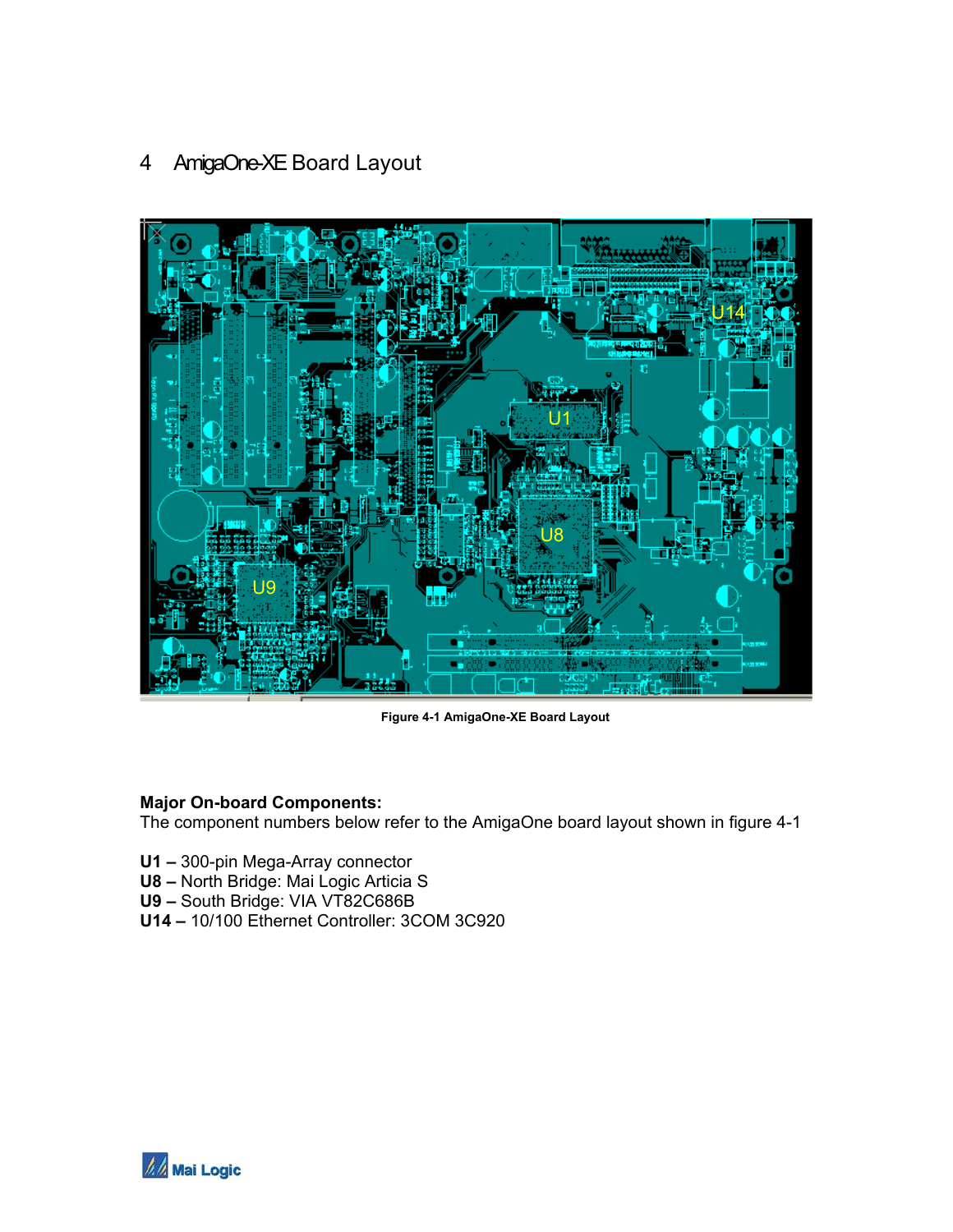## <span id="page-8-0"></span>4.1 Back Panel Connectors

The keyboard, mouse, USB1~2, COM1~2, parallel, ethernet (RJ45), game and audio ports are all in the standard ATX positions on the back panel.



**Figure 4-2 AmigaOne Back Panel Connector Layout** 

## 4.2 Hard Disk, Floppy and add-in card Connectors

The floppy disk drive connector, IDE hard disk connectors and PCI and AGP slots on board are shown in Figure 4.3.



**Figure 4-3 hard disk, floppy, and add-in card connectors layout** 

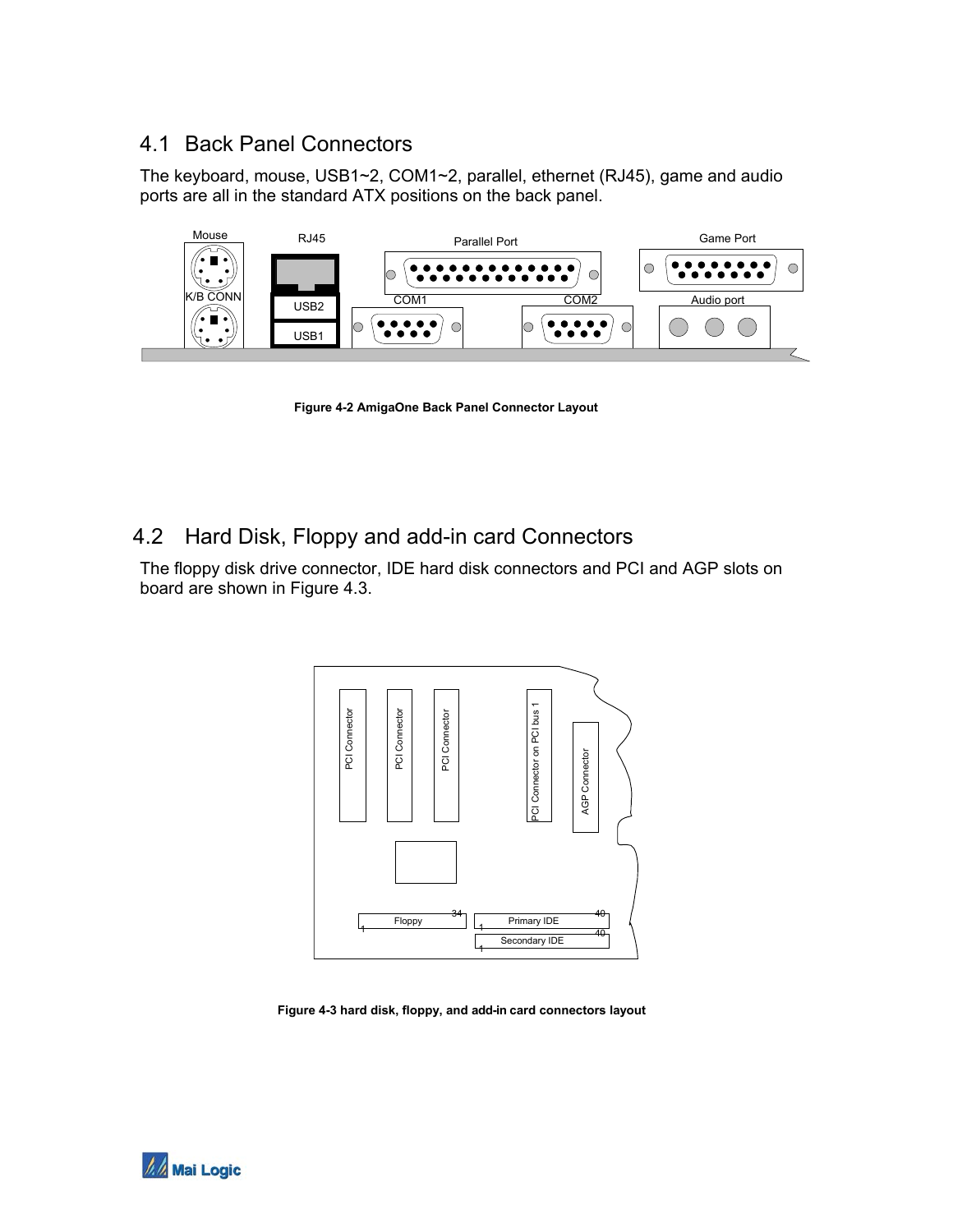<span id="page-9-0"></span>4.3 Jumper and Switch Settings on The AmigaOne-XE Board

## **4.3.1 Jumpers and their default settings**



**JP2:** Normal, GC mode select (2-3)

| <b>GC Mode</b> | <b>Normal Mode</b> |  |  |
|----------------|--------------------|--|--|
| 1-2            | $2 - 3$            |  |  |



## **JP11, JP12, JP13:**

Set the system clock configuration.

| <b>JP11</b> | <b>JP12</b> | <b>JP13</b> | <b>Host</b><br>(MHz) | <b>AGP</b><br>(MHz) | <b>PCI</b><br>(MHz) | <b>USB</b><br>(MHz) | REF.<br>(MHz) |
|-------------|-------------|-------------|----------------------|---------------------|---------------------|---------------------|---------------|
| $2 - 3$     | $2 - 3$     | $2 - 3$     | Hi-z                 | Hi-z                | Hi-z                | Hi-z                | Hi-z          |
| $2 - 3$     | $2 - 1$     | $2 - 3$     | 100                  | 66.67               | 33.33               | Hi-z                | 14.318        |
| $2 - 1$     | $2 - 1$     | $2 - 3$     | 100                  | 66.67               | 33.33               | 48                  | 14.318        |
| $2 - 3$     | $2 - 1$     | $2 - 1$     | 133                  | 66.67               | 33.33               | Off                 | 14.318        |
| $2 - 1$     | $2 - 1$     | $2 - 1$     | 133                  | 66.67               | 33.33               | 48                  | 14.318        |



### **J17, JP17:** Core voltage switch

This dip switch is for adjusting the core voltage for the CPU. The following table lists typical setting for MPC7451 (1.59v) and the PPC750FX (1.44v) cores.

|     |     | 3   |     | <b>JP17</b> | <b>Vcc Core</b> |           |
|-----|-----|-----|-----|-------------|-----------------|-----------|
| on  | off | on  | off | short       | 1.59            | 7451(G4)  |
| off | on  | off | off | short       | 1.44            | 750FX(G3) |

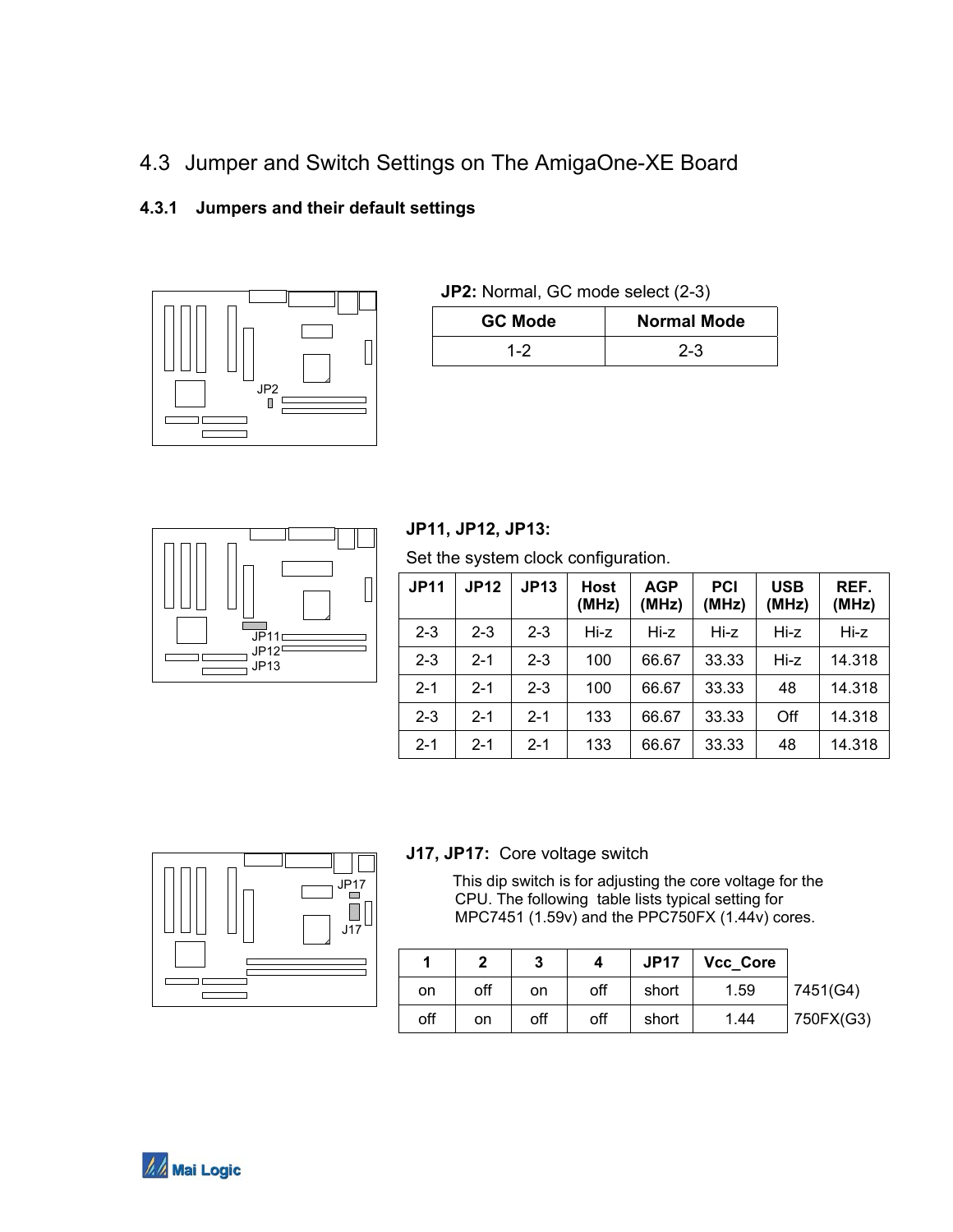<span id="page-10-0"></span>

**JP19:** Interrupt mode select (2-3) 2-3 PowerPC/MIPS 1-2 x86 **JP20:** CPU mode select (2-3) 2-3 PowerPC/MIPS 1-2 x86

## **4.3.2 Connectors and Switches**



**JP1: Power-on switch JP3:** IDE Hard Disk LED **JP4, JP5:** Primary and Secondary IDE connectors **JP6:** Floppy connector



**JP32**: Headphone Out **JP33**: Aux In **JP34**: CD In



**JP14, JP15:** CPU cooling fan connectors. **JP16:** Internal speaker connector **JP18:** Reset **JP7, JP30**: Reserved

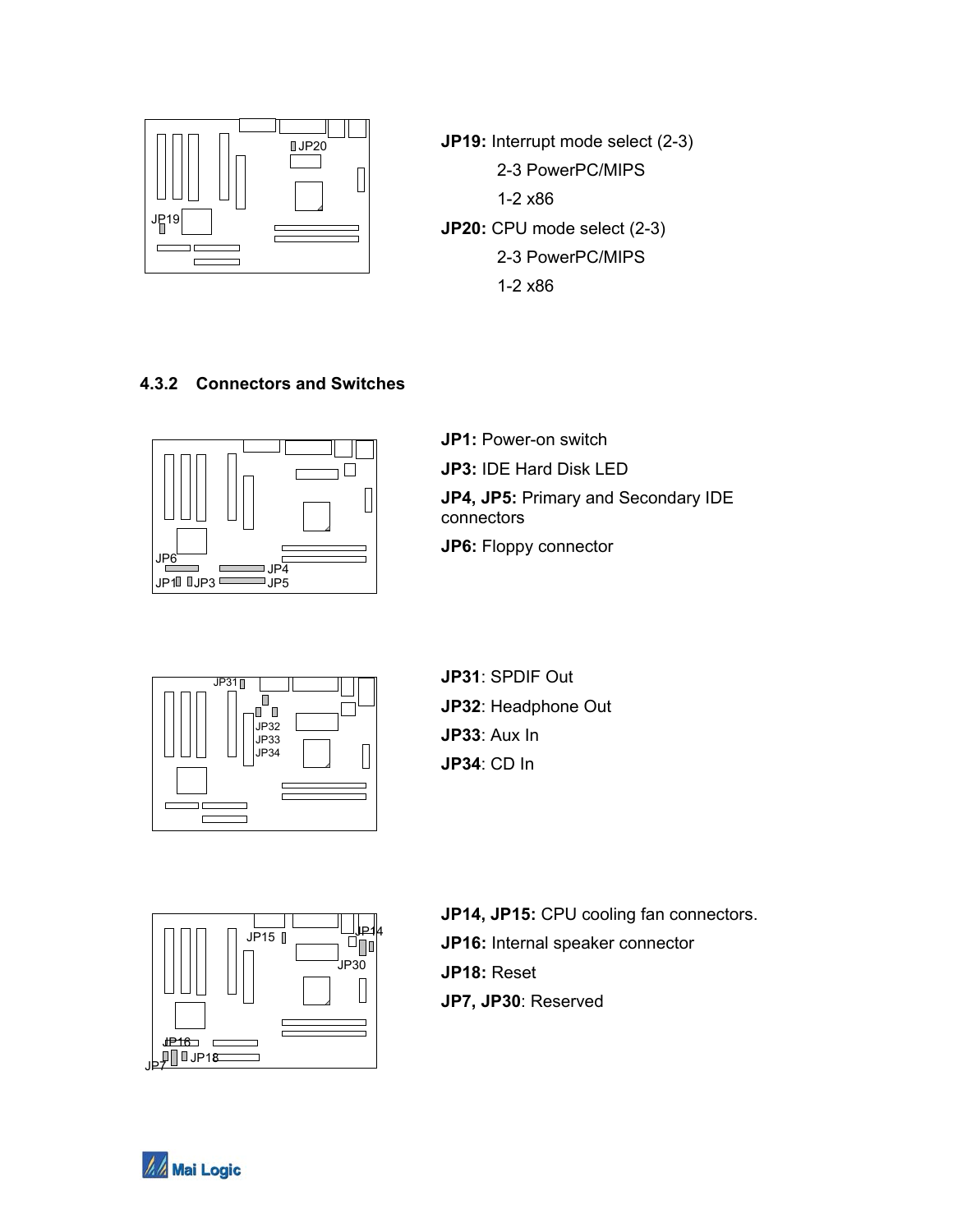

**J3, J4: SDRAM DIMM Slots J5:** Universal AGP Slot **J6:** USB/RJ45 Connector



**J7:** Infrared Connector **J8, J9, J10:** Universal PCI slots **J11:** Universal PCI Slot on PCI Bus 1 **J14:** PS/2 Key Board/Mouse connector **J15:** Parallel and serial port connector



**J9A1:** Header for USB 3 and 4 **J16:** ATX power connector



**JK1:** Audio and game port **J13:** ROM socket

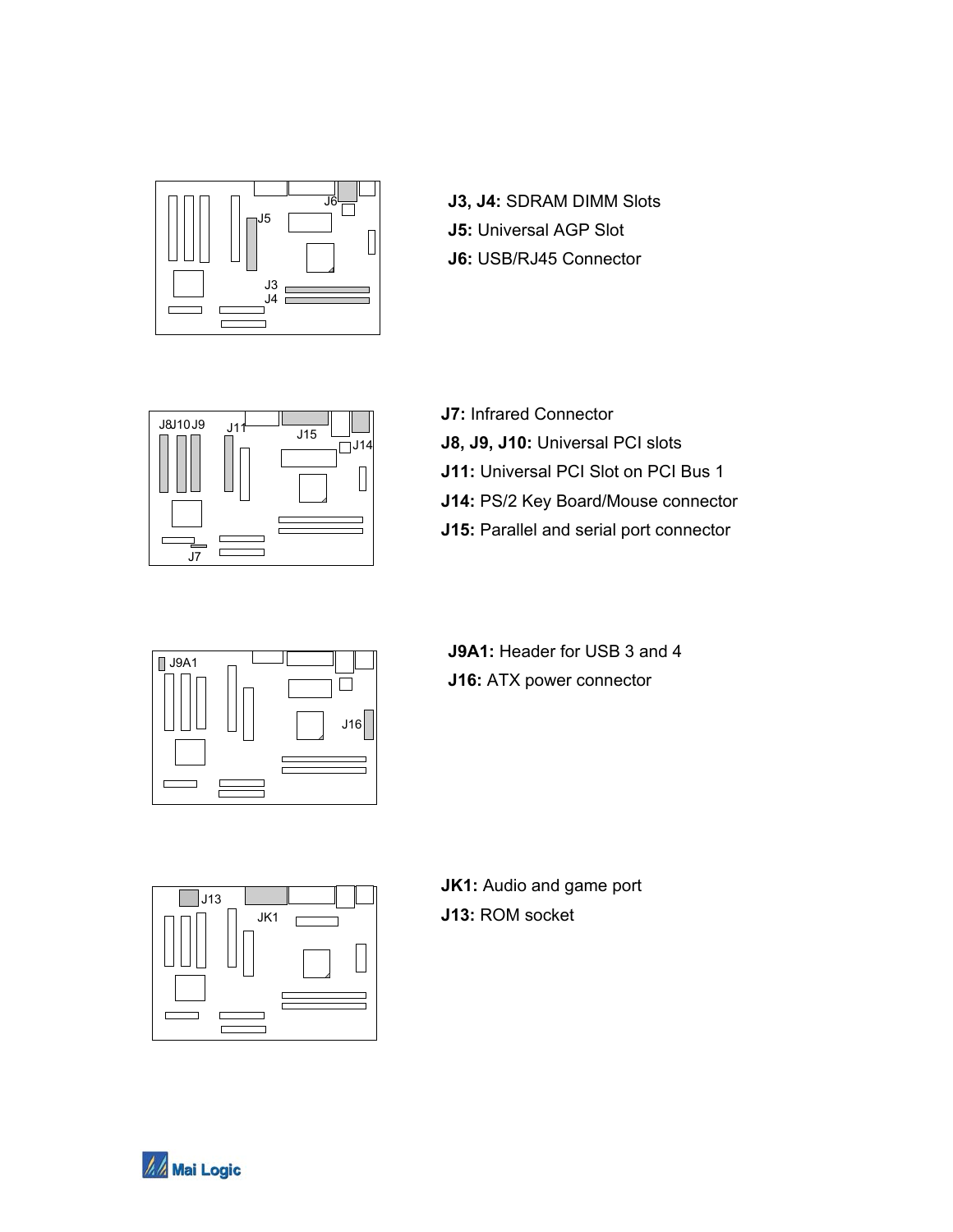# <span id="page-12-0"></span>5 Appendix

**I. J1, J17 Switch** 



## **II. CS-5155 Power Range for Articia S Switch Setting**

| 1   | $\overline{\mathbf{2}}$ | 3   | $\overline{\mathbf{4}}$ | <b>JP17</b> | VCC_CORE (V) |
|-----|-------------------------|-----|-------------------------|-------------|--------------|
| Off | Off                     | Off | Off                     | Short       | 1.34         |
| On  | Off                     | Off | Off                     | Short       | 1.39         |
| Off | On                      | Off | Off                     | Short       | 1.44         |
| On  | On                      | Off | Off                     | Short       | 1.49         |
| Off | Off                     | On  | Off                     | Short       | 1.54         |
| On  | Off                     | On  | Off                     | Short       | 1.59         |
| Off | On                      | On  | Off                     | Short       | 1.64         |
| On  | On                      | On  | Off                     | Short       | 1.69         |
| Off | Off                     | Off | On                      | Short       | 1.74         |
| On  | Off                     | Off | On                      | Short       | 1.79         |
| Off | On                      | Off | On                      | Short       | 1.84         |
| On  | On                      | Off | On                      | Short       | 1.89         |
| Off | Off                     | On  | On                      | Short       | 1.94         |
| On  | Off                     | On  | On                      | Short       | 1.99         |
| Off | On                      | On  | On                      | Short       | 2.04         |
| On  | On                      | On  | On                      | Short       | 2.09         |
| Off | Off                     | Off | Off                     | Open        | 1.244        |
| On  | Off                     | Off | Off                     | Open        | 2.14         |